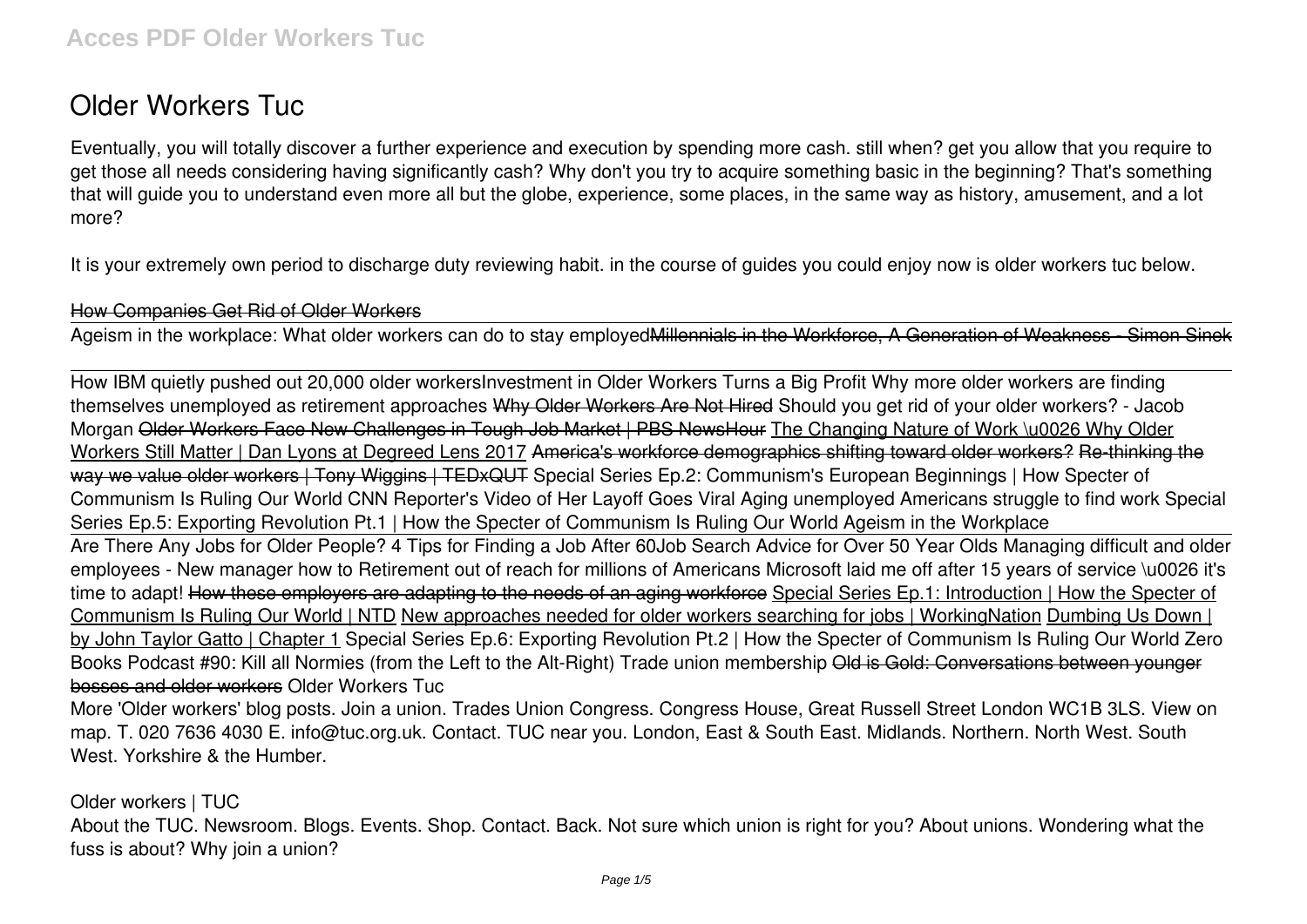Older workers most likely to work from home | TUC

A guide for workplace representatives There is a higher proportion of older people in Britain now than at any time in recent history and it is likely to increase. At present one in every six people is over the age of 65, but by 2033 that is expected to rise to almost one in four1

The health and safety of older workers - Guidance | TUC

train union learning reps (ULRs) to support older colleagues in their workplace. carry out mid-life development reviews to help older workers identify their transferable skills. Workers in mid-life often have a variety of care responsibilities, for children or for ageing parents and relatives.

Supporting Mid-life Development - TUC unionlearn

Almost 1 million over-50s working nights in UK, study says. This article is more than 10 months old. About 924,000 of record 3.2 million people who regularly work through night are over 50, TUC...

Almost 1 million over-50s working nights in UK, study says ...

Self-employment is a popular option for many older workers who want to build on past experience, develop specialist knowledge and increase control over their working lives. UnLtd support social...

Help and support for older workers - GOV.UK

Wales TUC has launched a new ISupporting older workersI guide aiming to raise awareness of how to support workers over the age of 50. As with many other parts of the UK, the population in Wales is ageing rapidly with 265,000 more people over the age of 50 than there were 20 years ago. There are accordingly more workers aged 50 and over in Wales than ever before and, by 2025, one in three Welsh workers will be in that age category.

New guide on supporting older workers | Croner-i

There are 265,000 more people over that age in Wales than 20 years ago, according to the union confederation. As the general population ages, Wales<sup>®</sup>s workforce follows suit. Wales TUC estimates that by 2025, one in three Welsh workers will be over 50. The new guide provides resources to help union officers and representatives push employers to enact more age-friendly workplace policies, tackle agebased discrimination and create more inclusive, healthy and sustainable environments for all ...

Wales TUC launches support guide for older workers as ...

One strand of this work is that the TUC has been campaigning for a higher minimum wage for workers aged up to 25, who are in danger of being left behind by government plans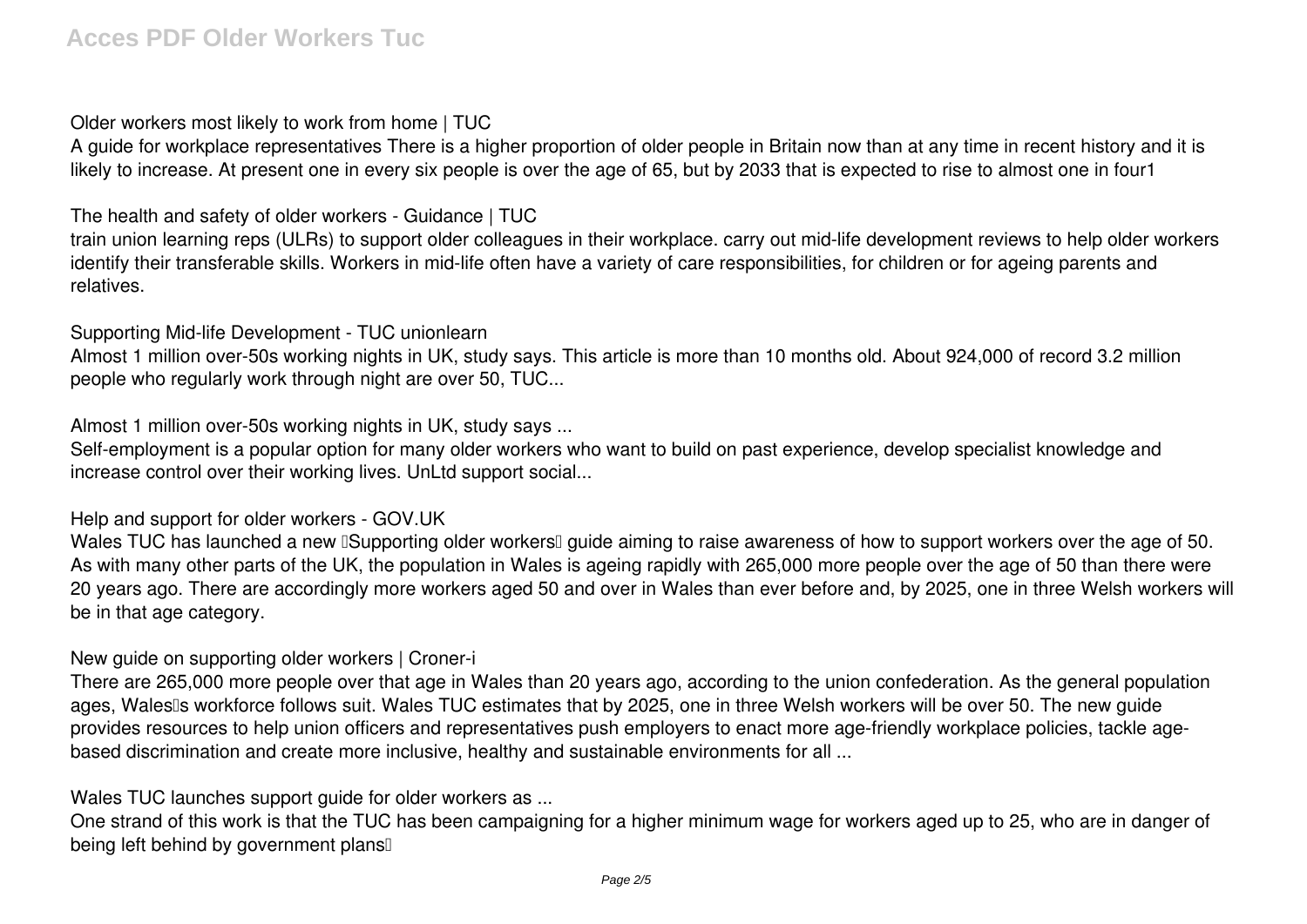## **Acces PDF Older Workers Tuc**

### TUC Young Workers

The TUC report also says that young people are more likely to be furloughed than older workers. Those previously on the minimum wage would find themselves trying to subsist on less than the ...

TUC: Young people saw record job losses this summer - BBC News

The ULF and the TUC have already started support of these categories of workers with their Learning At Home online campaign designed to reach furloughed, home-working or redundant trade unionists. Current figures for unemployment and claimant counts show how badly this support is needed.

Scrapping the Union Learning Fund is a spiteful act of ...

More young workers were made redundant during the summer than in all of 2019, a new study suggests. An analysis by the TUC showed that 59,000 workers aged 16 to 24 lost their jobs between July and September, 3,000 more than last year.

Scale of unemployment among young workers revealed ...

An analysis by the TUC showed that 59,000 workers aged 16 to 24 lost their jobs between July and September. More young workers were made redundant during the summer than in all of 2019, a new ...

Scale of unemployment among young workers revealed ...

An analysis by the TUC showed that 59,000 workers aged 16 to 24 lost their jobs between July and September, 3,000 more than last year. The union organisation said its findings highlighted the **Delisproportionate** impact the Covid-19 economic crisis is having on young people.

Scale of unemployment among young workers revealed

Young people have been the hardest hit by Covid-19 economic crisis, TUC analysis shows Number of 16 to 24-year-olds in work lower than at any poi Skem News - The Top Source for Skelmersdale News More young workers lost their jobs during summer 2020 than in all of 2019

Traces the careers of notorious pirates in the seventeenth and eighteenth centuries.

Volume 25 of Advances in Industrial and Labor Relations (AILR) contains eight new peer-reviewed papers highlighting key aspects of employment relations from a global perspective. Topics discussed include union organizing in an informal economy, workforce training for older workers, and right-to-work law effects on the stock market.

Growing Old in the Twentieth Century investigates many aspects of the current debates raging regarding care and provision for the elderly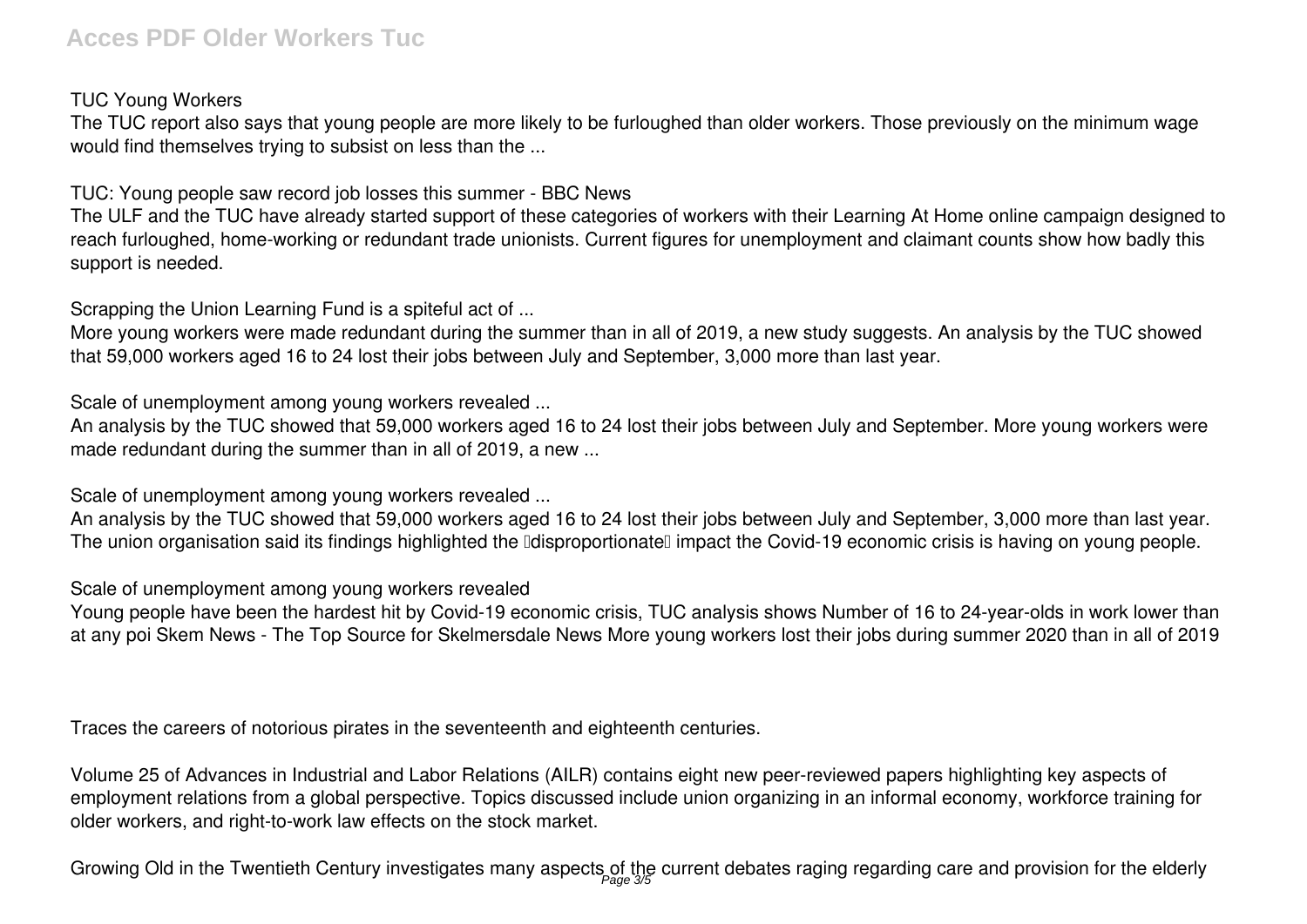### **Acces PDF Older Workers Tuc**

and the very elderly. It will be invaluable to gerontologists, social policy makers, official and unofficial carers, and anyone involved in health care.

As we age, society<sup>n</sup>s negative assumptions mean we become a burden, a problem and the excluded nothern. With a convincing call to embrace all that is positive about ageing comes this timely book from the authors of Retiring with Attitude. Debunking the myth of the ageing time bomb it presents a new, yet realistic, way for society to engage with older people from a myriad of perspectives, including consumerism, media, work, housing, community and 'beauty'. Brought alive by the voices of people aged 50 to 90, it proves ageing is not passive decline but a process of learning, joy, political engagement, challenges and achievement. Increased longevity has consequences for us all. By challenging our assumptions and stereotypes, this book demonstrates that we are capable of living better together longer in this new, older world.

The Dynamics of Managing Diversity:a critical approach takes a fresh approach to the issues of equality and diversity in the world of employment today. It takes the view that the study of equality now needs to consider not only issues of discrimination, but also the needs of people in relation to their diverse cultures and identities. The text discusses diversity as recognition of the differences and similarities between and among social groups, and how resulting policies must reflect these. The Dynamics of Managing Diversity offers an integrative approach looking at all the issues surrounding managing equality and diversity in the workplace. Equality and diversity are treated as mutually reinforcing, rather than competitive concepts. Topics explored are firmly placed within the organizational and labour market framework and examined from a sociological perspective. The text draws on European examples and countries which have made a significant contribution to managing equality and diversity. Divided into two parts, the following topics are addressed: Contexts and Concepts: background settings; the social contexts, the labour market, theoretical concepts and diversity, equality and discrimination issues at the level of the organization. Policy and Practice: looks at the role of the State and EU, trade unions, employer policy approaches and a comparative view of policy examples within a European context.

Pension Reform : Fourth report of session 2005-06, Vol. 2: Oral and written Evidence

For anyone looking to develop a career in HR or business management, understanding the contexts, policies and practices for developing a sustainable and high performing, diverse workforce is a must. The Dynamics of Managing Diversity was one of the first books to respond to growing academic coverage of the topic of diversity management at degree level. This third edition has been fully updated to reflect new working practice, statistical information and equality and diversity law, as well as including new case studies and information on International policies outside the UK and Europe. Diversity management is a term that covers not only race, disability and sex discrimination, but also broader issues such as individual and cultural differences. The Dynamics of Managing Diversity, third edition, can help to prepare HR and business managers of the future with the legal information and research findings to enable them to develop meaningful diversity policies in their organizations. With: \* Accessible text including key learning points, activities and discussion questions \* Practical case studies to illustrate the real-life issues in a local, international and organizational context \* A new companion and lecturer website, featuring tutor